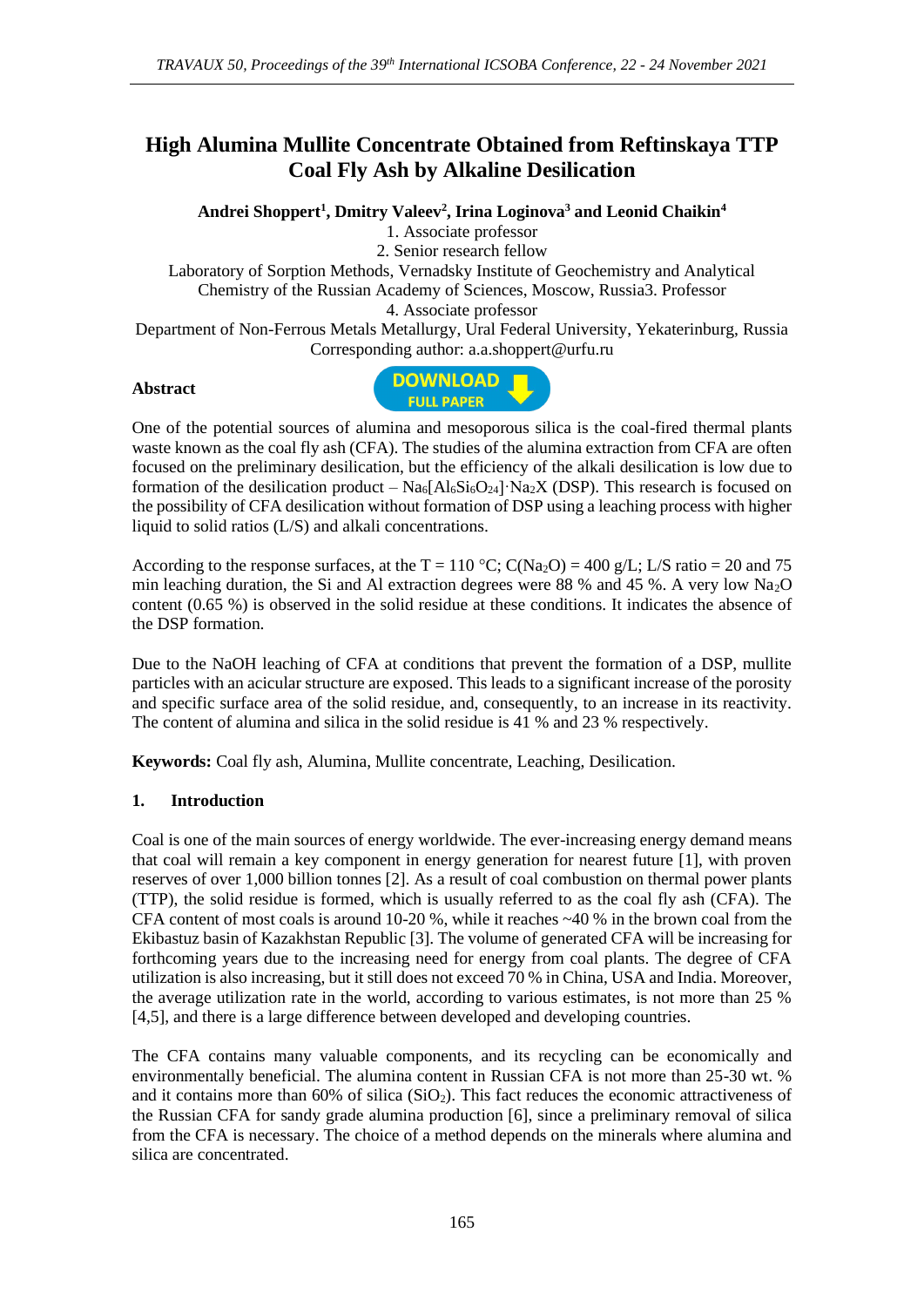The main method for desilication of CFA is leaching by caustic alkaline solution (NaOH). Silica can easily be leached at atmospheric pressure from an amorphous glassy mass. This type of leaching produces a silicate solution that can be used to precipitate mesoporous silica [7]. The desilication degree by this method does not exceed 60 % [8], because of the simultaneous process of Al leaching and the precipitation of an insoluble compound - desilication product (DSP). This process can be described by the following Equation (1) and Equation (2):

 $xAl<sub>2</sub>O<sub>3</sub>·ySiO<sub>2</sub>(amorphous) + 2(x + y)NaOH \rightarrow yNa<sub>2</sub>SiO<sub>3</sub> + 2xNaAl(OH)<sub>4</sub> + (y - 3x)H<sub>2</sub>O (1)$ 

$$
6Na_2SiO_3 + 6NaAl(OH)_4 + Na_2X \rightarrow Na_6[Al_6Si_6O_{24}] \cdot Na_2X + 12NaOH + 6H_2O
$$
 (2)

where:

*x* represents various inorganic anions, most often sulfate, carbonate, chloride, aluminate, etc.

The formation of a desilication product in the course of alkaline leaching of fly ash has been used in many studies to produce zeolites [9]. However, large amounts of  $SiO<sub>2</sub>$  and Na<sub>2</sub>O are lost with the solid residue, if the main goal is to further extract alumina from the residue. The Na<sub>2</sub>O content in the solid residue after conventional leaching reaches 12 wt. %. To reduce alkali losses, it was proposed to use preliminary extraction of soluble alumina by acid leaching [10]. Ma et. al. [11] showed that, using dual treatment of CFA by acid and alkali, the silica extraction reaches only 70 %. Leaching of silica from the surface of the CFA particles allows to destruct the Si-O-Al bonds. The alumina extraction degree significantly increases from 40 to 85 % during subsequent acid leaching. This fact is related to formation of DSP readily leached in HCl by Equation (3).

$$
Na6[Al6Si6O24]\cdot Na2X + 24HCl \rightarrow 6AlCl3 + 6NaCl + Na2X + 12H2O + 6SiO2
$$
 (3)

In the previous research devoted to bauxite, it was found that under certain conditions it is possible to keep alumina and silica in liquor for a long time without the formation of the DSP. It made it possible to obtain red mud with high iron content. This opportunity appears mainly by the leaching of sodium aluminate containing sintering products under atmospheric pressure with highly concentrated NaOH solutions. At these conditions, the limited solubility of silica is observed. After reaching supersaturation, regardless of liquor temperature, the DSP formation is beginning.

The main purpose of this study is to show the possibility of increasing the  $SiO<sub>2</sub>$  extraction degree from CFA by NaOH leaching while reducing the loss of NaOH with solid residue by keeping  $A<sub>2</sub>O<sub>3</sub>$  in the liquor. In addition, to analyze the influence of technological parameters on the CFA desilication degree and creation a process model in this research was used neural networks. For determination the interaction mechanism of CFA with NaOH, the kinetics of leaching process using shrinking core model was studied.

#### **2. Materials and Methods**

#### **2.1 Experiments**

CFA leaching by NaOH were carried out in an apparatus consisting of a 0.5 L stainless steel reactor, with openings for injecting chemical reagents, as well as for temperature control and the recycling of evaporated water through a water-cooled reflux condenser. The reactor was temperature controlled. The materials were stirred using an overhead mixer at 700 rpm (if not stated otherwise), which ensured uniform density of the pulp. A predetermined portion of the CFA was added to a prepared alkali solution with the concentration of 400 g/L Na<sub>2</sub>O. At the end of the experiment, the leaching pulp was filtered in a Buchner funnel; the leaching cake was washed with distilled water, dried at 100 °C for 240 min, weighed and analyzed by ICP-OES. All